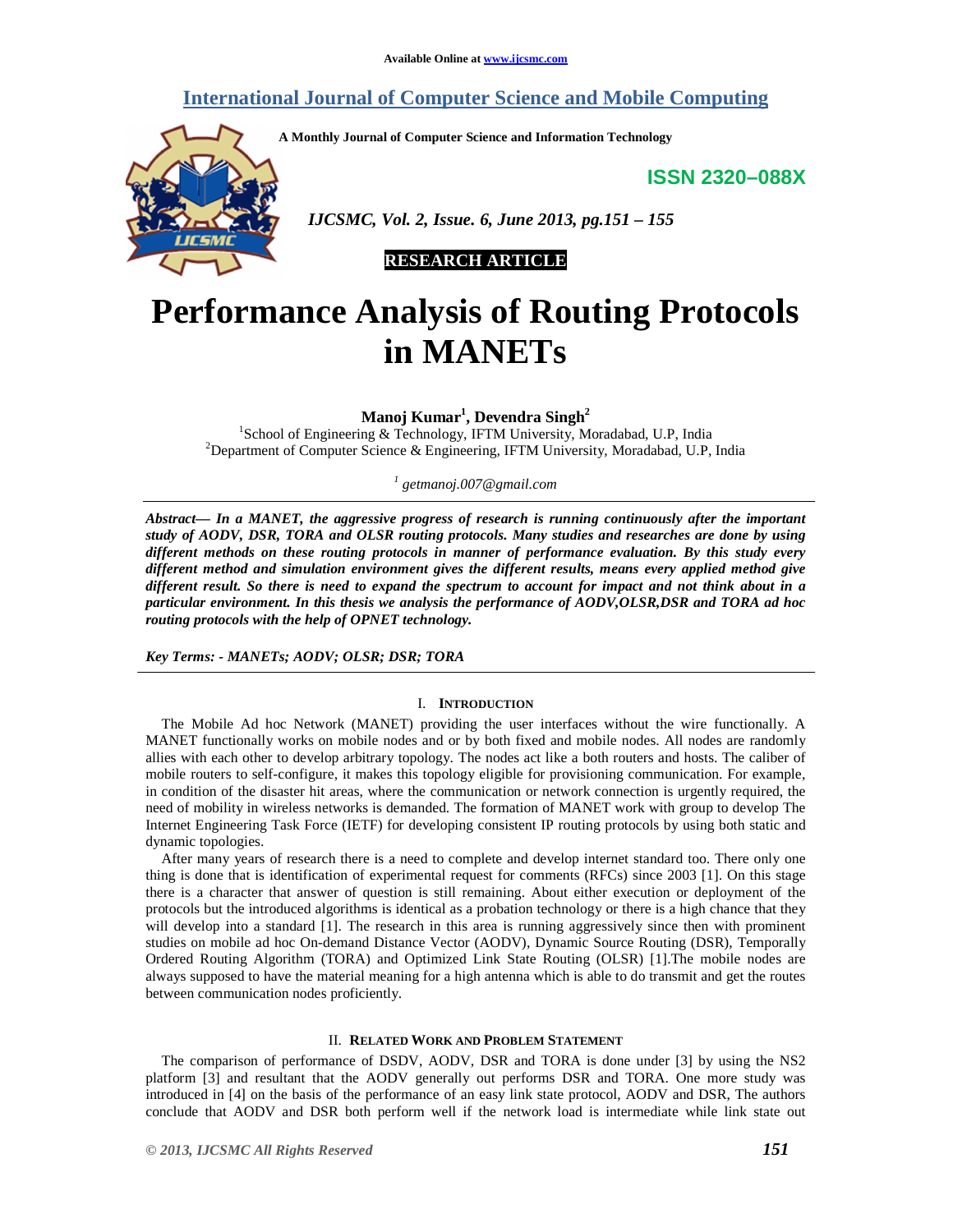performs the reactive protocols when traffic load is very heavy. There is another study that provides the solution of simulation between the link state and reactive state platform performance. The author describes that the factor of problems may occur when using similar gateways, so they propose some solutions to mitigate this effect the performance evaluation in [1].

The first objective of this is to study three ad-hoc network routing protocols and get the systematic performance by using NS-2 [3] tool simulated open source network. The investigation by the three routing protocols is Ad-hoc On-Demand Distance Vector (AODV) protocol [4], Destination-Sequenced Distance-Vector (DSDV) [5], and Optimized Link State Routing (OLSR). In this research, we address three main questions.

- I. Which routing protocols give a better performance in Mobile Ad hoc Networks?
- II. What factors that influence the performance of these routing protocols?
- III. What are the major differences in the routing protocols under study?

# III. **ROUTING PROTOCOLS IN MANETS**

During the routing packets traversing MANET between devices an ad hoc routing protocols become a standard for controlling. In a network or trying to join, a node does not have knowledge about the network topology. Listening to broadcast from others nodes, it discovers the topology by its presence in a network. In the discovery process, the route performed differently depending of routing protocol implementation in a network.

In wireless ad hoc networks, there are designed many different protocols. The routing protocols may be reactive or proactive [8]. And other is hybrid ad hoc routing protocols that are the combination of both reactive and proactive protocols.

#### **A. Optimizes Link State Routing (OLSR)**

OLSR is used WiMAX Mesh (Backhaul) in any ad hoc network lately. By its nature the OLSR is classifies as proactive. In the network, nodes use topology information derivative from HELLO packets and their neighbors discovered by Topology Control (TC). All nodes do not broadcast packets in the network route. The Only Multiple Relay (OMR) nodes route broadcast packets. The route is built before use from source to intended destination. In the network, each node keeps a routing table. By this the routing table shallow for OLSR higher than any other reactive routing protocols as AODV or DSR. The routing overhead keeps number of route same means it does not increase it in use since there is need not to build a new route when it needed. The route discovery delay reduced by this.



**Fig. 1 HELLO messages in MANET using OLSR algorithm**

# **B. Ad hoc On-demand Distance Vector (AODV)**

In ad hoc network, AODV is used as on demand. Like any other on demand routing protocol, this algorithm facilitates a smooth adjustment to change in link condition. When a link failed, the affected nodes received a notification. By this information the affected nodes cancels the entire route through failed link. The network utilization is minimal from source to the destination builds unicast route because it has low memory overhead.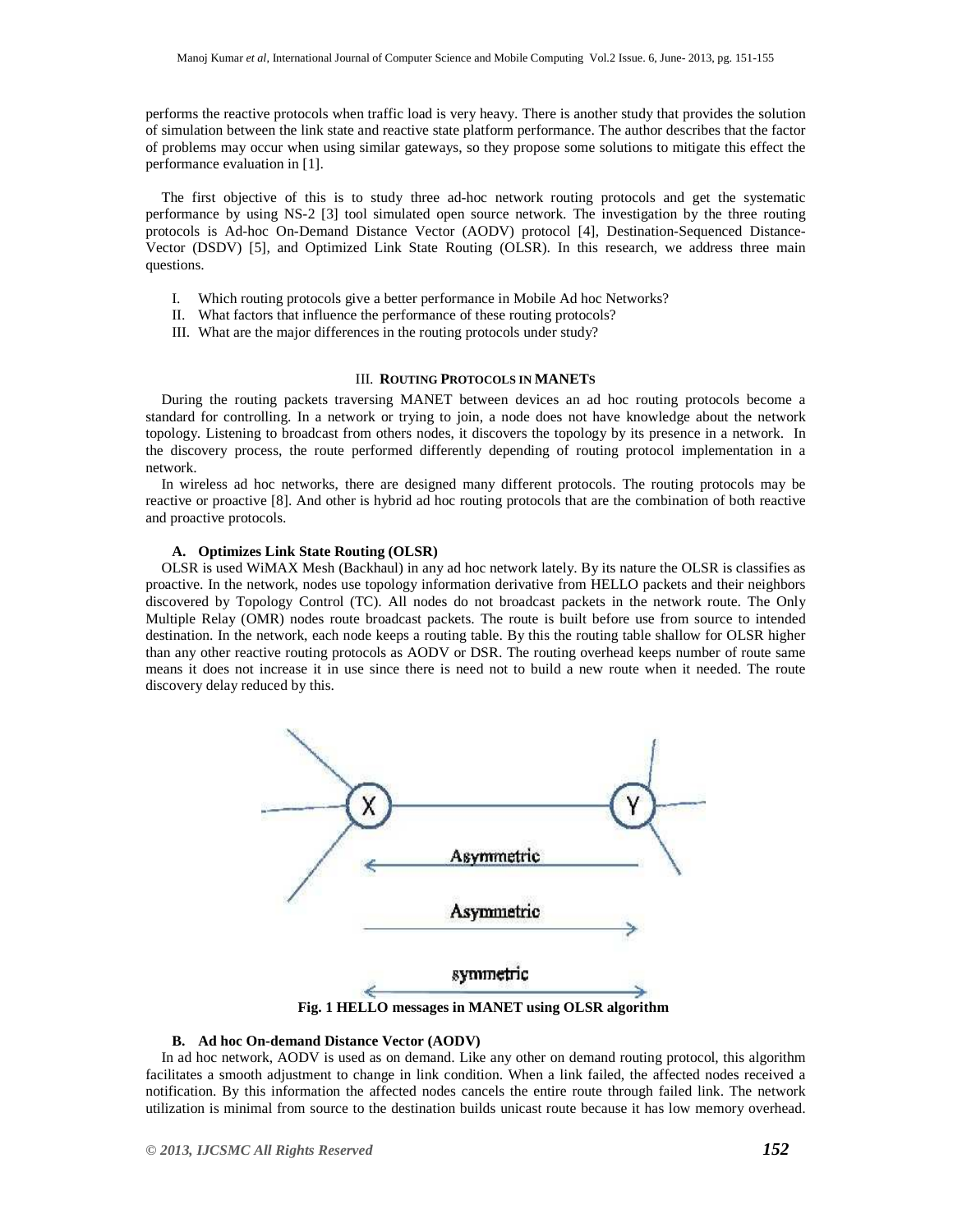Since route is built on demand, there is minimal routing traffic in network. To keep routes that are not in use is not allowed. In ad hoc network, when two not want to establish a connection between each other, AODV will enable them to make multichip routes between the involved mobile nodes. AODV is loop free that is why it uses Destination Sequence Number (DSN) to postpone counting to infinity. This is one of the dissimilar features of the algorithm. In network the demand of requesting a node sends DSNs together with all routing information to the destination and based on the sequence number [11] it also select the optimal route. So this type of functionality depends on the path variety to move the node distance from source to the destination. But also specifies the current way of broadcasting a massage to destination.

#### **C. Dynamic Source Routing Protocols (DSR)**

For ad hoc wireless network DSR is a reactive routing protocol. Like AODV it also has on-demand characteristics but it is not table driven. DSR is based on the source routing. When a node wants to send a packet, it specifies the route of the packet. All the path information for the packet traversing the network is set in the packet by sender [1] from source to destination. This is the different routing from table driven and link state routing by the way routing decisions are made. Routing decisions are made by the source node in source routing.

#### **D. Temporally Ordered Routing Algorithm (TORA)**



**Fig. 2 Route discovery in TORA – QRY message** 

 As its name suggest TORA is a routing algorithm. In MANET, it is mainly used to increase the scalability. This is an adaptive routing protocol. So TORA used in Multi-Hop network. In TORA a source and destination nodes are set. The established and enlarged route between source and the destination using Directed Acyclic Graph (DAG) built in destination node [12] by TORA. TORA considered secondary and not use the 'shortest path'. In this algorithm the routes are building and optimized using four massages [12]. In starting a query massage followed by an update massage then clear massage and after that finally optimization massage. Each node sends various parameters between the source and destination node by performing this operation. In TORA a parameters included the originator id (oid), reflection indication bit (r), time to break the link (t), the node id (i) and frequency sequence (d). The parameters (t), (oid) and (r) are called reference level and others two complete for the respective reference level. In TORA a link built referred to as "heights" and the flow is high to low. At the starting level the height of all the nodes is set to NULL  $(-,-,-,1)$  and that of the destination is set to (0,0,0,0,dest). Whenever there is need of change in topology the height is adjusted.

#### IV. **RESULT AND PERFORMANCE METRICS**

In this section we present the parameters design of our system and different metrics considered in performance analysis of routing protocols. We start with an overview of performance metrics considered in the comparison analysis. Then we present the software platform used in this briefly. How good the route in the network are, is the measurement of Quality of Service (QoS). As delivery of a set of pre-specified service attributes such as bandwidth and delay variance (jitter), the routes should guaranteed.

Several performance metric are used in the analysis of routing protocols. These metrics represents several characteristics of the overall network performance. In this report we analysis four types of metrics used in the comparison to study and the effect on the overall network performance. These metrics are packet delivery ratio, routing overhead, packet end to end delay and network throughput.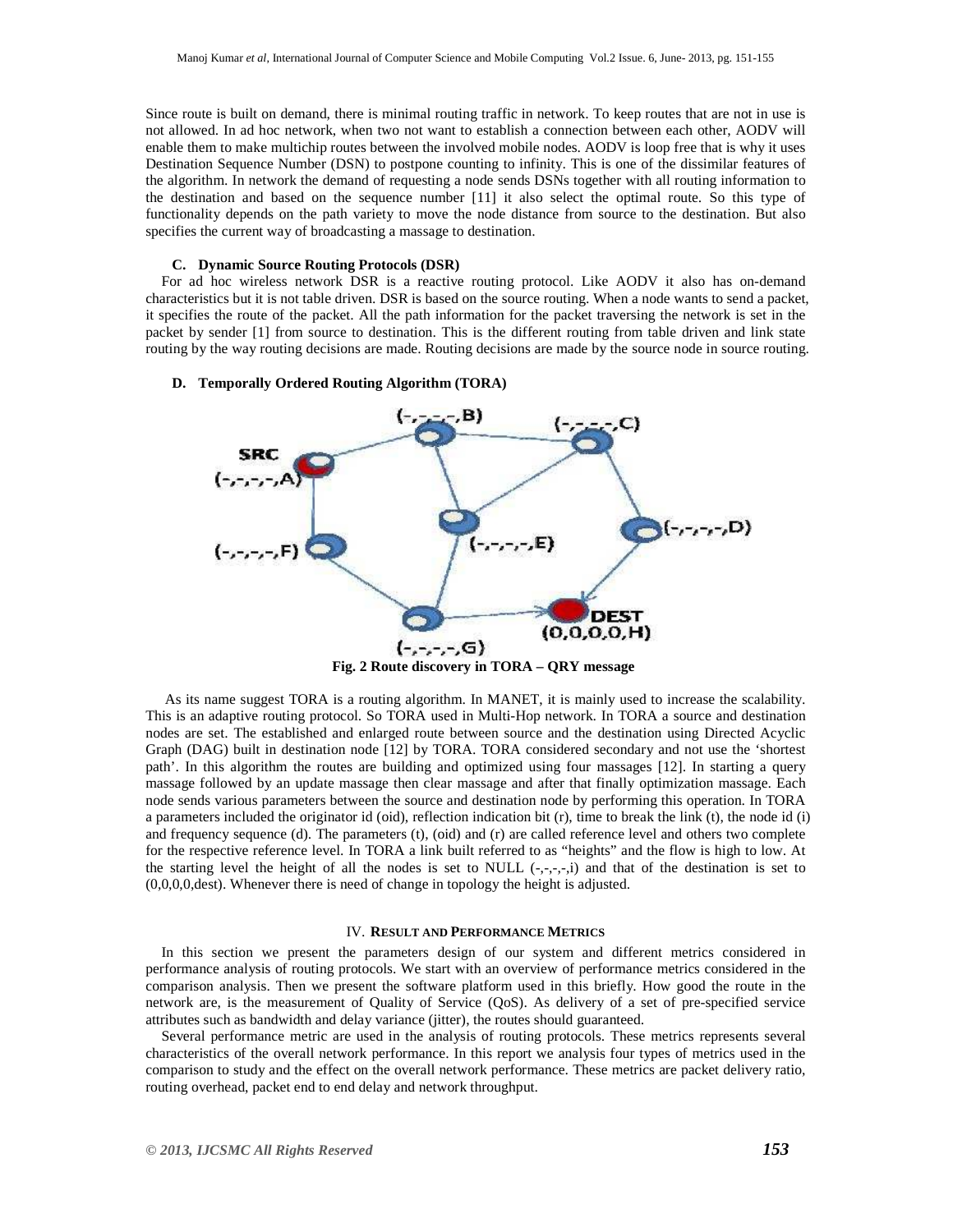#### **A. Routing Overhead**

The design of mobile ad hoc network is scalable. Various routing protocols perform differently as the network grows. As the network grow, the amount of routing traffic increases. The most important measure of the scalability of routing protocols and network is its routing overhead. This is defined that the total number of routing packets are transmitted over the network in bits per second or packets per second. In the network, we execute that, followed by TORA; the OLSR sends the highest amount of routing traffic. With DSR and AODV, the least amount of routing traffic sent following the TORA. This observation is valid that is, a combination of 5, 20 and 50 traffic source moving at the constant speed 10m/s and 28m/s for the entire scenario.

#### **B. Packet Delivery Ratio**

Suppose the packet delivery ratios of protocols at the 10m/s and 28m/s speed respectively. In the considered scenario, we execute the low packet delivery ratios for all the protocols. All the protocols show the packet delivery ratios less than 50% excepting TORA. TORA show speed of 10m/s at 5 nodes. The main reason of low packet delivery ratios are use of TCP traffic. On the comparison of ad hoc routing protocols performance, the constant bit rate sources used. Because of rampant retransmission in the ad hoc networks, TCP suffers extensive degradation in its performance. Due to mobility, the unstable network connections further enhance these.

Packet Delivery Ratio =  $\Sigma$  total packets received by all sinks Σ total packets sent by all sources

#### **C. Packet End-to-End Delay**

The average speed of protocols to packet end to end delay is the characteristics of protocols. In the considered scenario, we execute that OLSR has the lowest delay. OLSR is a proactive routing protocol. In the ad hoc network, the route always ready whenever the application layer has traffic to transfer. The periodic routing updates maintain route fresh available for use. The introduced absence of high quality latency by route discovery processes in OLSR describes its relatively low delay. The performance of OLSR completes with that of AODV and higher number of nodes. In the considered networks, due to proactive characteristics the OLSR had a consistent end-to-end delay.

#### **D. Throughput**

Throughput [15] is referred as the ratio between the total amounts of data reaches a receiver from a sender and the time taken for the receiver to get the last packet. DSR marginally outperformed TORA and AODV at 10 m/s and 20 m/s speeds despite having higher delay in the network with five traffic sources. This deviation can be explained by observing the DSR has the least amount of routing overhead. The prevalence of link failures and other factors such as the hidden terminal problem and congestion do not come much into play after the network is small. So than delay at low network loads, throughput is more a factor of routing traffic.

#### V. **CONCLUSION**

In this study we concluded that there are no single protocols with overall superior performance among the considered protocols. We can say that one may be superior in terms of routing overhead while others in packet delivery ratio, packet end-to-end, delay and throughput. So choice of a particular routing protocol will depend on intentional use of the network.

In this research the considered factor affecting the performance of ad hoc protocols are network load and speed. Speed affects the performance only in some instances whereas network load has a deeply effect on the performance.

Finally at last, whether a routing protocol is proactive or reactive has deeply effect on how the performance of protocol in various scenarios. Thus the major difference in order to find route discovery and route maintenance is achieved in the protocols largely dictated their behavior.

#### **REFERENCES**

- [1] Kavita Pandey1, Abhishek Swaroop2 Comp. Sc. Deptt., JIIT, Noida IJCSI International Journal of Computer Science Issues, Vol. 8, Issue 6, No 3, November 2011 ISSN (Online): 1694-0814 www.IJCSI.org
- [2] Smt. Indira Gandhi College of Engineering, New Mumbai, India, International Journal of Scientific and Research Publications, Volume 2, Issue 9, September 2012 1 ISSN 2250-3153.
- [3] Samir M. Said (Ahliyya Amman University, Amman, Jordan.), Ibrahiem M. M. El Emary (King Abdulaziz University, Jeddah, KSA, Saudi Arabia) and Shatha Kadim (Al Balqa Applied University, Al